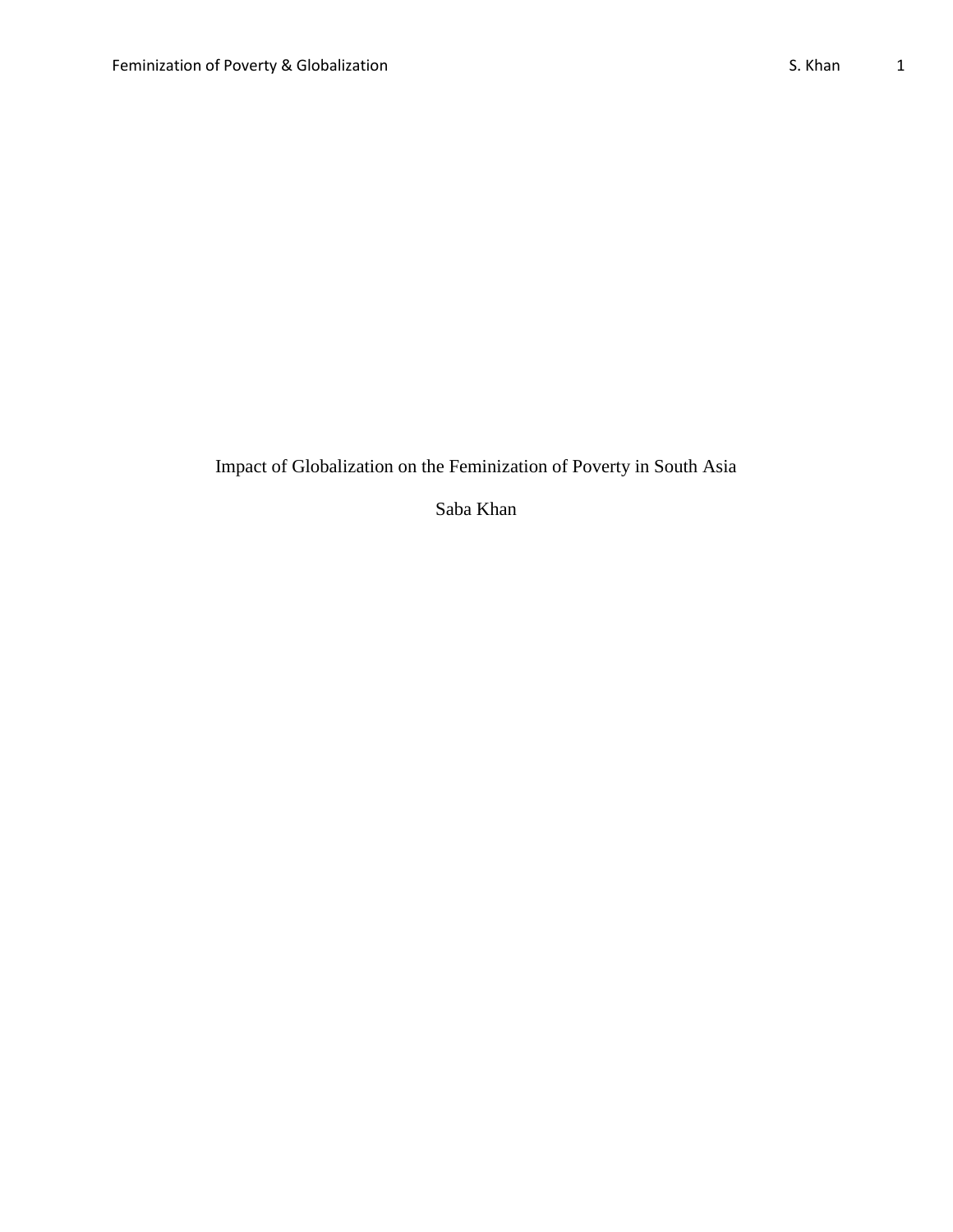# Impact of Globalization on the Feminization of Poverty in South Asia Introduction

There have been many collaboration attempts to end world poverty and empower women in developing countries. Since South Asia and the Sub-Saharan Africa make up more than 77% of the world's poor, most of the initiatives were designed for developing countries in mind (World Bank, 2016). Furthermore, since women in South Asia have been the poorest segment of the global population for decades, there is a renewed focus to empower women. The main South Asian countries studied in this paper are India, Bangladesh, Pakistan, Nepal and Sri Lanka. The common elements across South Asia include patriarchy in the broad society, gendered pay inequalities and widespread poverty. Due to the apparent obstacles that women face in developing countries, theorists suggest that women are the key to their own empowerment with the support of globalization (Chant, 2016). The ideologies of globalization and the Millennium Development Goals (MDGs) advocate that women can empower themselves by joining the workforce or gaining access to credit (Chant, 2006). An obstacle to the actualization of empowerment is that the South Asian society and labour force are still very patriarchal. Despite the fact that South Asian women join the labour force at unprecedented rates, their work is undervalued and men outnumber them. In addition to being female, being landless, illiterate and poor are added barriers to empowerment in South Asia. Women in this region have very few job opportunities, and the prospects they do have enable exploitation due to their desperate circumstances, submissiveness and overall gender inequality in the workforce. Due to the dire circumstances of poverty, women have limited access to money and are not equipped to make the best choices for their financial futures. Males are the sole decision makers in the household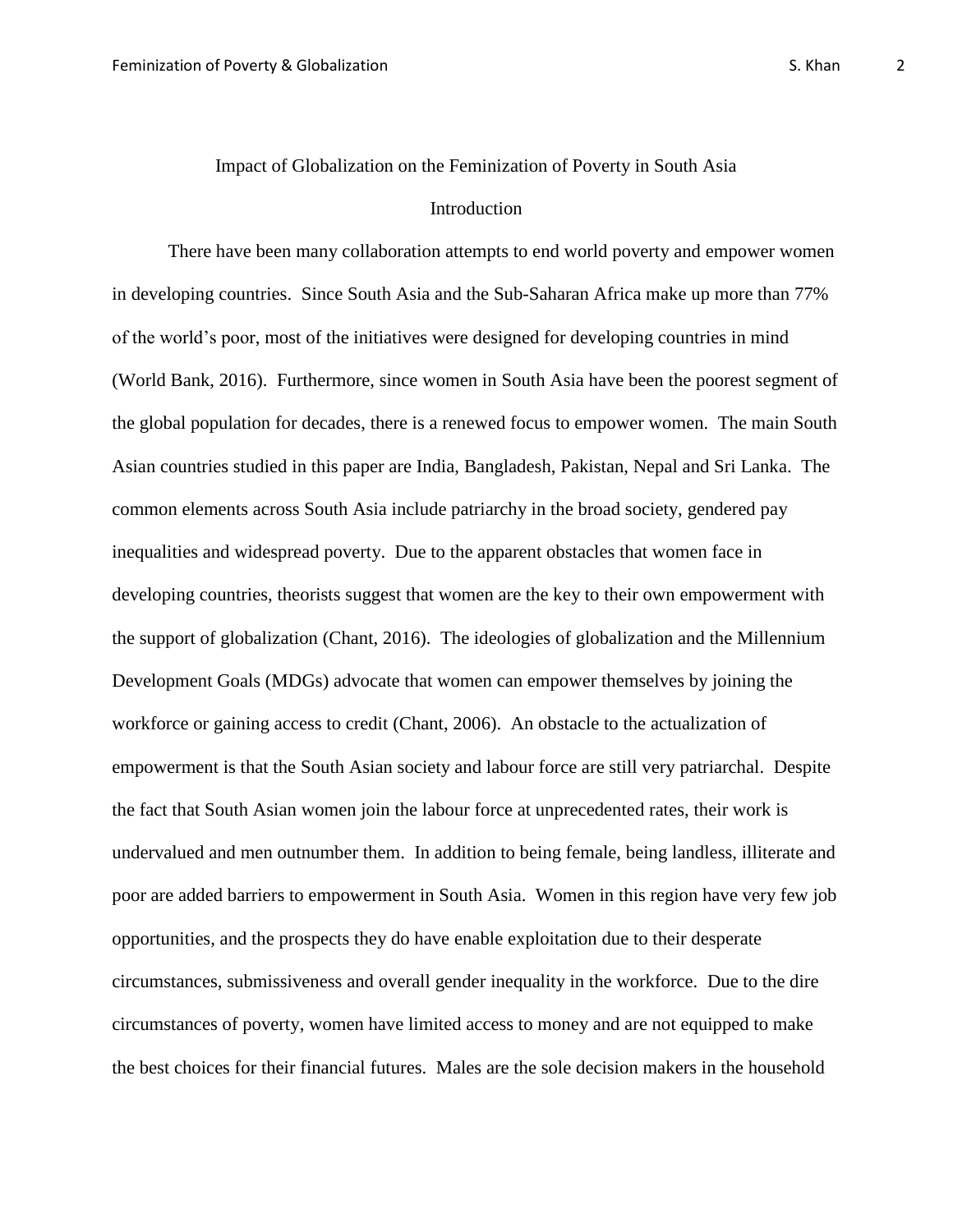and in broader society, and women are subject to abuse if not compliant. Although globalization facilitates women's entrance into the workforce and access to credit in South Asia, it actually contributes to the feminization of poverty by exacerbating inherent gender inequalities in the local culture.

## Overview of South Asian Culture and Extreme Poverty

To alleviate global poverty, 189 UN Member Nations created the UN Development Project. The participating nations developed Millennium Development Goals (MDGs) in 2000, to reduce extreme poverty in the world by 2015. The MDGs are a series of eight goals that target a number of issues including hunger, disease, shelter, education, environmental sustainability, children, and women*.* The first MDG target was achieved five years ahead of the schedule, because the 1990 world poverty rate was cut in half in 2010. As of 2012, 12.7% of the world, or 896 million people, still live under USD \$2 a day. Although a significantly high number of people still live in extreme poverty, this is a considerable decrease of 40% since the 1980s. As of 2012, 309 million people in South Asia live in extreme poverty (World Bank, 2016). Even with this progress, many authors among the literature report that the MDGs are unachieved in developing countries, especially with respect to alleviating abject poverty, empowering women and facilitating gender equality. From a neoliberal perspective, engagement in the global market should help alleviate extreme poverty by providing access to jobs for women. After the 1970s in South Asia, informal sector wages actually decreased and casual work increased after global market integration. Trade liberalization contributed to the increase of the informal sector, which has low job security and notoriously inhumane working conditions. An astounding 86% of workers in the Indian economy are employed in the informal sector (Vera-Sanso, 2012). To embrace global market integration, governments across South Asia decreased spending on public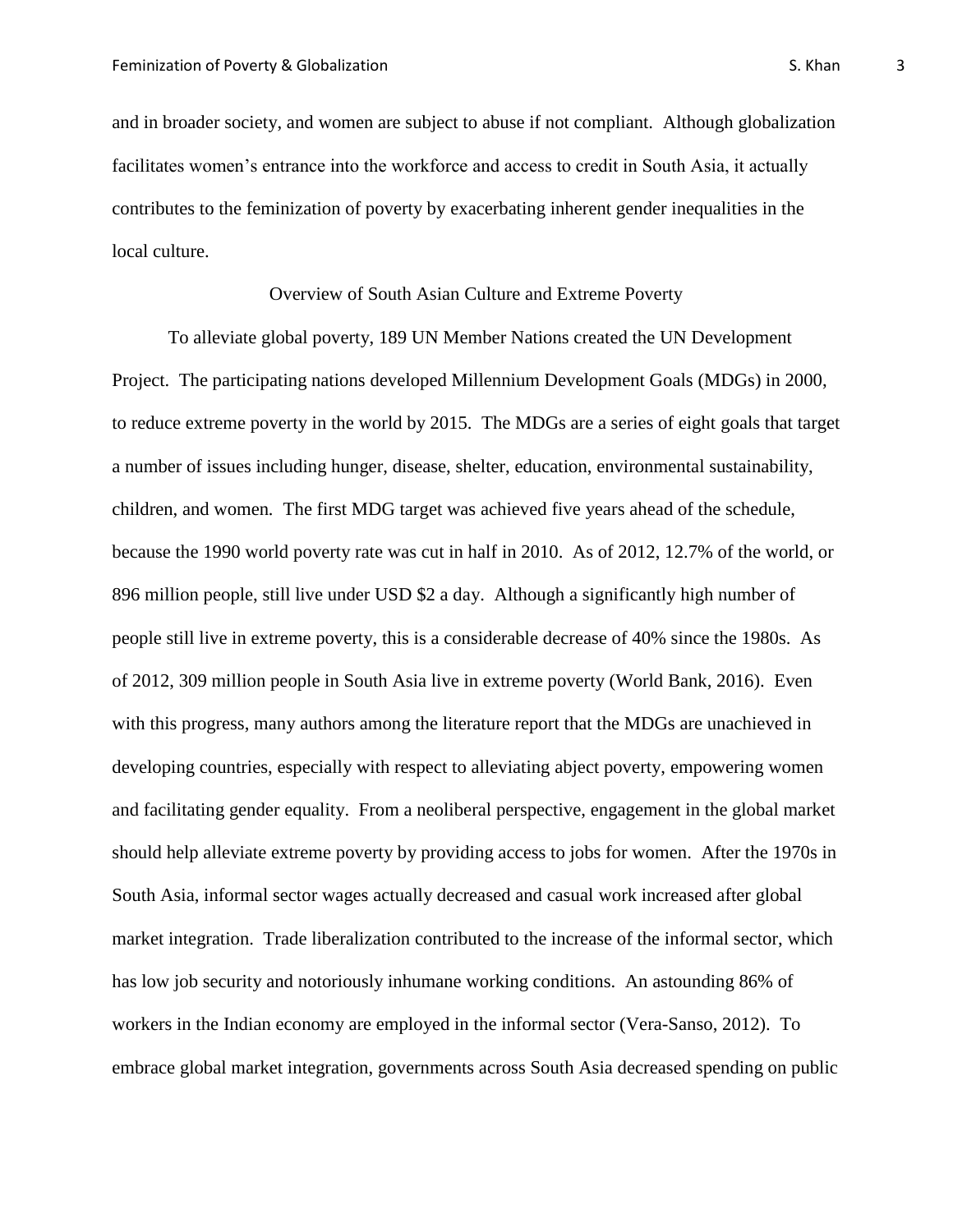services, and increased their focus on privatization as well as attracting jobs and foreign direct investment. Elimination of key social services caused more pressure and the further detriment for women in South Asia; 70% of the world's poor are female and they are also the most socially disadvantaged (Chant, 2006).

Albeit South Asian governments failed to provide safety nets for the most socially disadvantaged populations, some non-governmental organizations (NGOs) have bridged the gap for programs and assistance. The Bangladesh Rural Advancement Committee (BRAC) is one of the most prominent NGOs in the world because it employs 111,000 employees and has helped people globally in areas of loans, distribution of assets, education, community health services and institutions, and population coverage. BRAC originated in Bangladesh in 1972 and it successfully expanded to several countries in Asia and Africa. Its mission statement includes empowerment, illiteracy, disease and social injustice. This NGO has innumerable accomplishments to date. Listed in the 2015 BRAC Bangladesh's annual report alone, BRAC has helped to take 1.3 million people out of extreme poverty. In micro-financing, BRAC has helped about 5 million families. In 2015, the amount of borrowers increased by 8% to 4.9 million people (BRAC, 2016). Some of these programs target women specifically, allowing them to borrow money, gain respect and decision-making power in the household, develop skills and make investments. Conversely, what these success stories do not reveal is the fact that these programs are operating under a static South Asian culture.

In South Asia, there is a longstanding culture of strict patriarchy within the family, and male dominance prevails in the areas of inheritance, financial matters, women's mobility and general independence. Female seclusion in society limits women's participation in selfemployment or in the formal and informal workforce because women have restrictions on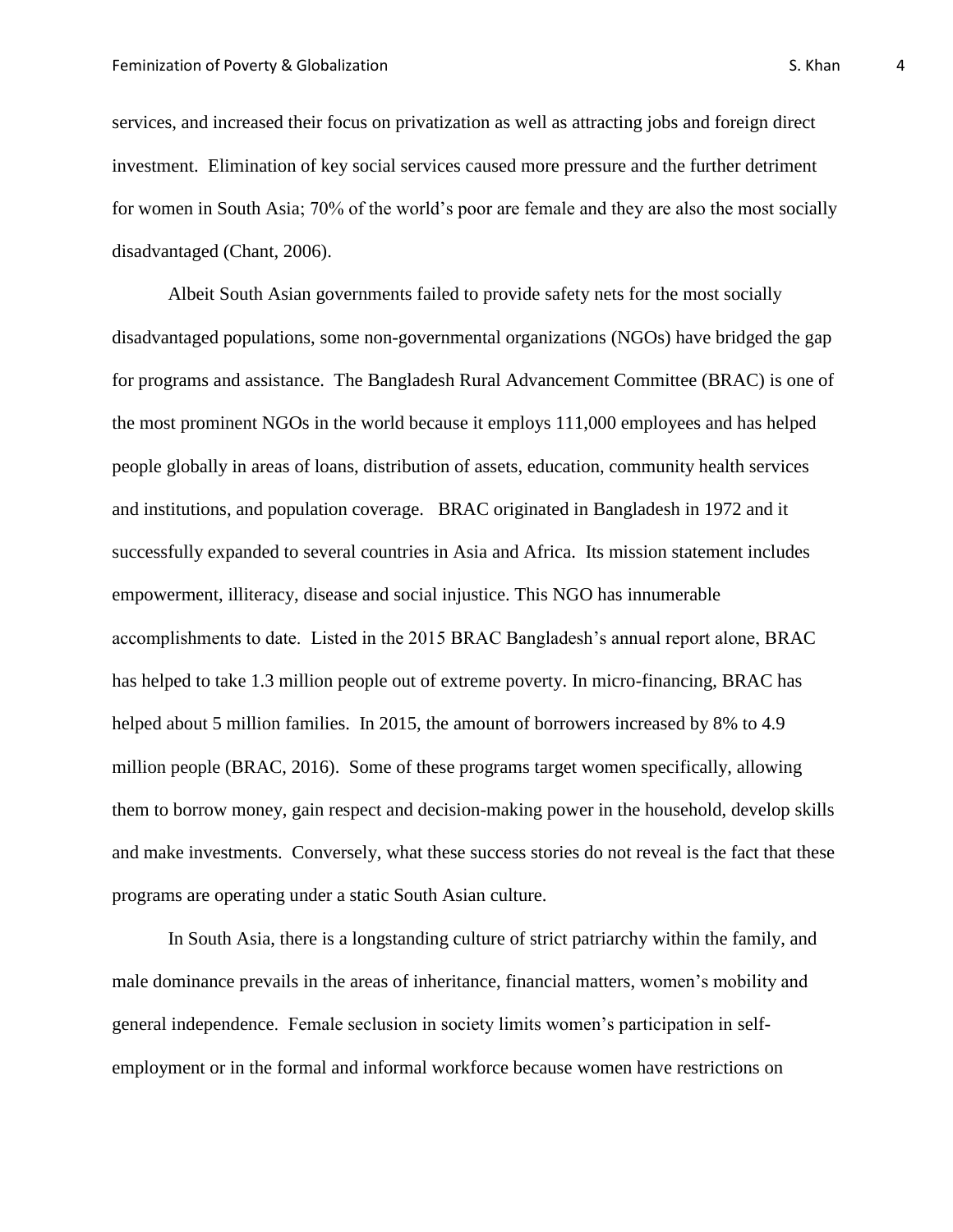entering public spaces, mobility and interacting with men outside of their family (Kabeer and Mahmud, 2004). Household duties are feminized and not recognized as real work, so women are further burdened and are responsible for both housework and paid-work. In rural areas, women's working options are also feminized which limits their job prospects to inside the home or in the informal economy, and ultimately renders them invisible in the labour market. Women from rural areas with limited job prospects relocate to cities in pursuit of informal employment; since the formal economy is gendered, it is difficult for women in South Asia to obtain better jobs in government administration, banks, or other formal industry employment. The production process is very labour intensive and does not facilitate empowerment for women. The phenomenon actually causes a primitive exploitation of labour, meaning that the maximum labour is ascertained at the minimum labour cost (Kabeer and Mahmud, 2004). Micro-financing has gained a lot of momentum concerning women's empowerment. Although there are several studies available to demonstrate that micro-financing alleviates poverty across South Asia, the research reveals that it does not empower women. Granting access to loans can actually worsen the condition of South Asian women; due to societal pressure, women grant control of the funds to their male family members, but they cannot rely on men to make repayments (Kabeer and Mahmud, 2004). South Asian women have to take on extra work or sell off their assets to pay back their loans. Access to credit further impoverishes women and worsens their condition in life because they take on more debt and are unable to develop their skills or become independent. Some of the cultural obstacles that South Asian women face are similar to the struggles women had in developed countries in the early  $19<sup>th</sup>$  century, but the difference is that due to widespread poverty and cultural restrictions, the initiatives in South Asia to empower women are not concluding as anticipated.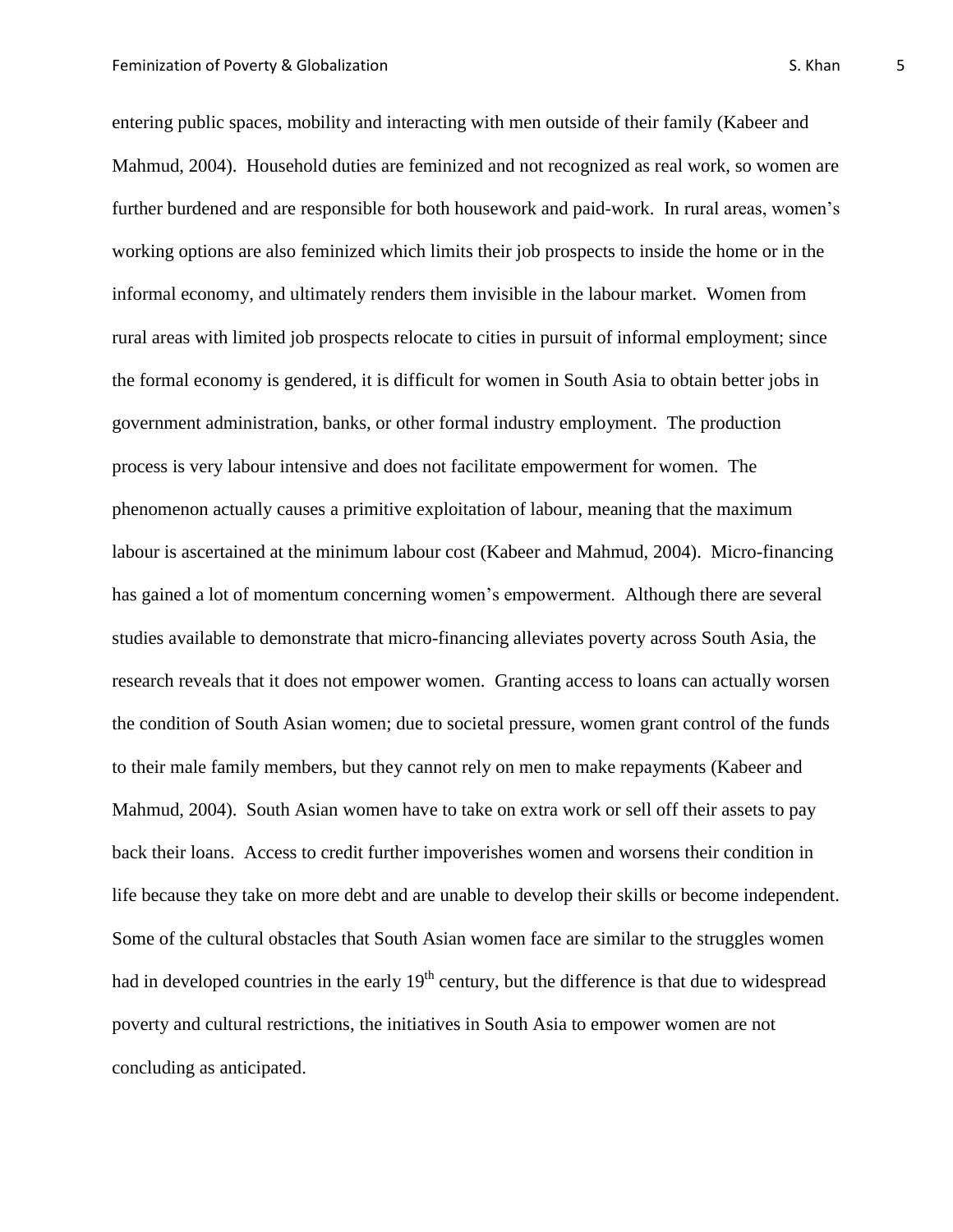#### Micro-financing as a Tool for Empowerment

Through the guise of empowerment, women in South Asia are targeted under microfinancing schemes. Micro-financing is the provision of financial services, such as loans to lowincome individuals (CGAP, 2016). Supporters of micro-financing insist that due to the access to credit, South Asian women have visibility, decision-making power, respect at home, and selfemployment opportunities in rural areas (Sharma, 2015). Balasubramanian (2012) concludes that the success of micro-financing in Bangladesh has lead to the expansion of the program across South Asia. Anecdotal evidence from Pakistan and Nepal demonstrate that women in South Asia are benefitting from micro-financing programs since they are able to make investments and start businesses; however, due to the cultural structure of patriarchy, women's empowerment is a rare case. Balasubramanian's (2012) research did confirm that women who make a higher contribution have more empowerment in the household. Some men in South Asia are fair and do treat women with more respect due to their financial contribution to the household, but this is often temporary. It was intriguing to learn that widowed or divorced women benefit more from micro-financing because they do not have the obligation to hand over the money to a male in the household. This could suggest that women who are independent from the traditional South Asian family structure receive a higher level of empowerment from microfinancing than other South Asian women do**.**

For a typical South Asian household, research confirms that micro-financing alleviates poverty without necessarily empowering women. In most cases, 63% of women do not directly benefit from the loans because they do not have authority to make their own investment choices, nor do they have access to any of the profits (Balasubramanian, 2012). More often than not, husbands are either unable or unwilling to repay the loans. It was uncovered that micro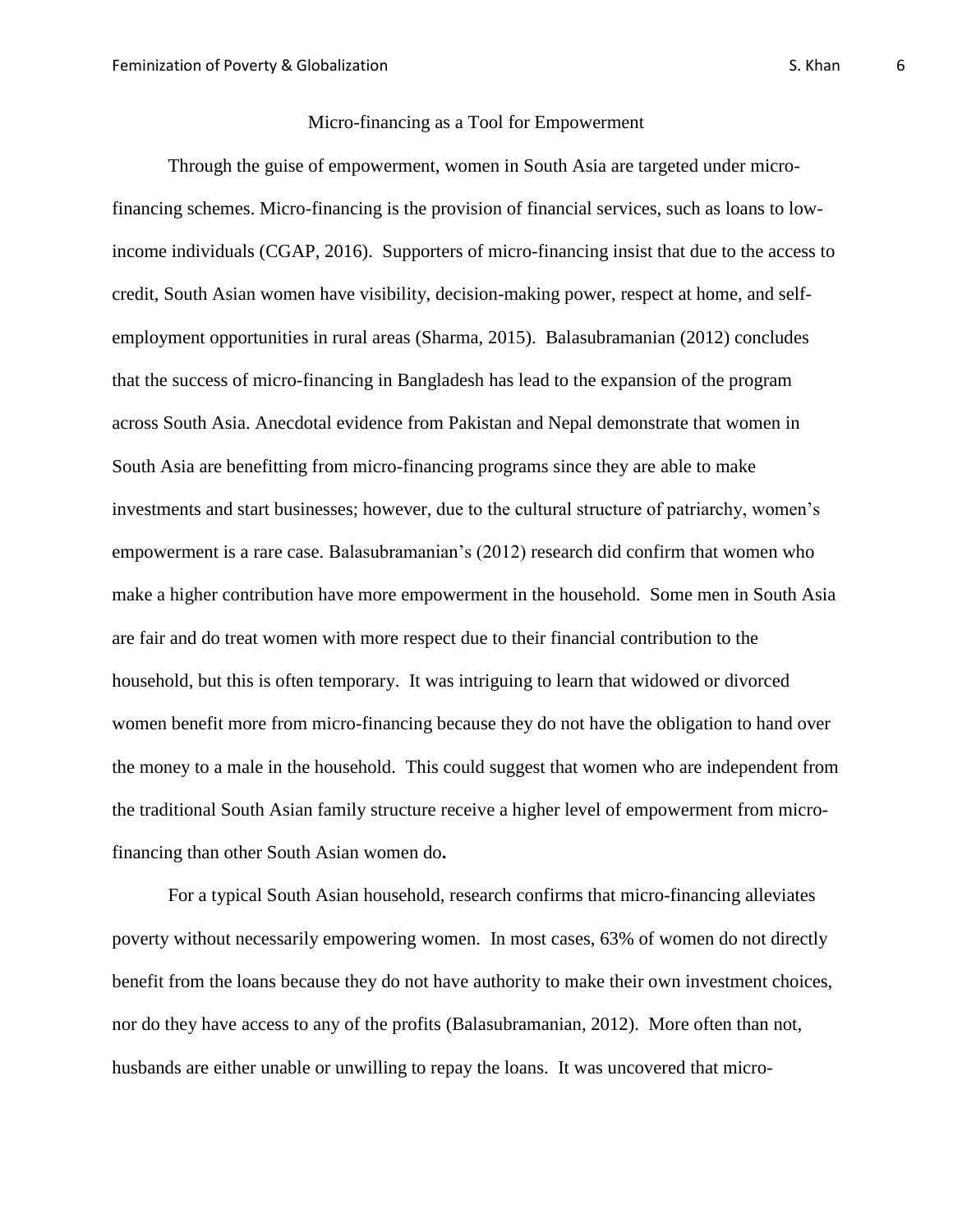financing can even worsen the condition of women due to the limitations of the South Asian culture. Instead of empowering women, it seems as though they are targeted due to the inequalities and powerlessness in the South Asian culture. In reality, lending to women made repayments easier for bank workers, because women in South Asia were less likely to flee and more likely to make repayments through coercion. It made economic sense to loan money to women because they were more likely to pay back the loans, even if it meant increasing their level of poverty. If women did not have money and could not retrieve remittance from their husbands, they resorted to selling off their assets, borrowing from relatives or selling homegrown produce to make repayments. Since women did not have the authority to make men repay, 70% of women suffered from increased violence in the remittance process (Balasubramanian, 2012). Micro-financing did not lead to empowerment for women because the money was rarely used by women to improve their skills or invest in themselves. Since 67% of women invested their money in their husband's businesses or investments and did not have access to the profits, the women had to engage in informal wage labour to make repayments. There is an impact paradox

with this type of program because although micro-financing does reduce household poverty, it also actually increases poverty and underdevelopment for women (Balasubramanian, 2012). Instead of the anticipated empowerment, South Asian women are required to work harder to repay their loans and they often suffer from increased violence at home.

Women's Access to Jobs as a Tool for Empowerment

After South Asia's global market integration in the 1970s, there has been a rise in female employment in the export-oriented ready-made garment industry; instead of facilitating empowerment, these job opportunities highlight that women in South Asia earn less than men earn, are seen as docile, are subject to recurrent exploitation and are easily replaceable. An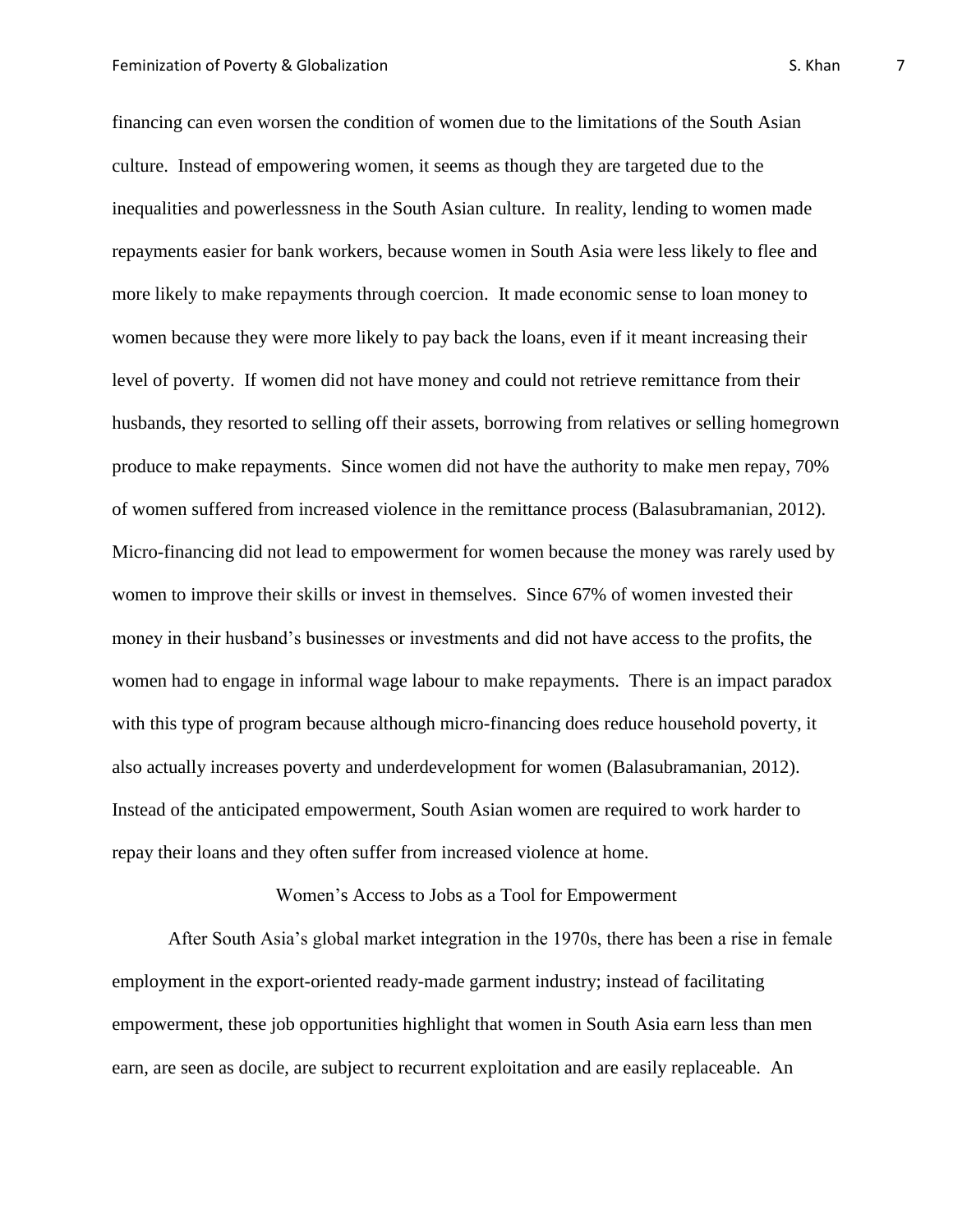Export Processing Zone (EPZ) is a type of free trade zone and set up in many South Asian countries including India, Pakistan, Bangladesh and Sri Lanka. In these zones, manufacturers can process and assemble imported material, and then re-export them tax-free and duty-free. Aside from the tax breaks, another key incentive for an international company to invest in an EPZ is that unionization is restricted and the companies do not need to follow the local labour standards (English, 2013). The development of the export garment industry, both inside and outside EPZs, guaranteed the supply of a cheap and replaceable labour force for international companies. In essentially a deregulated free trade zone, rural poor women are the preferred workforce for many factors including submissiveness, gender pay inequality, and being dispensable. Kabeer and Mahmud (2004) examined the impact of women's increased employment rates on poverty alleviation. Kabeer and Mahmud surveyed 1322 Bengali women workers employed in the garment export sector and domestic markets in 2001. Above all, the garment industry provided substantive employment opportunities for the rural poor women in Bangladesh. In terms of the benefits of working, women indicated that financial independence, being self-reliant and being able to cover one's own costs was primary. It was difficult to compare the impact the wages had on the lives of the workers, because they had different economic circumstances and varying priorities. EPZs are known for bad working conditions, low wages, abuse, humiliation, and long work hours, but EPZs have superior working conditions compared to the informal economy in Bangladesh. The wages of EPZ workers did not help alleviate abject poverty because the employees were from better-off families and earned higher wages (Kabeer and Mahmud, 2004). Due to protesting and consumer lobby groups, the working conditions and wages in the EPZ factories are better than the informal economy in Bangladesh. In 2010, many garment workers in Bangladesh went on strike to protest the severe working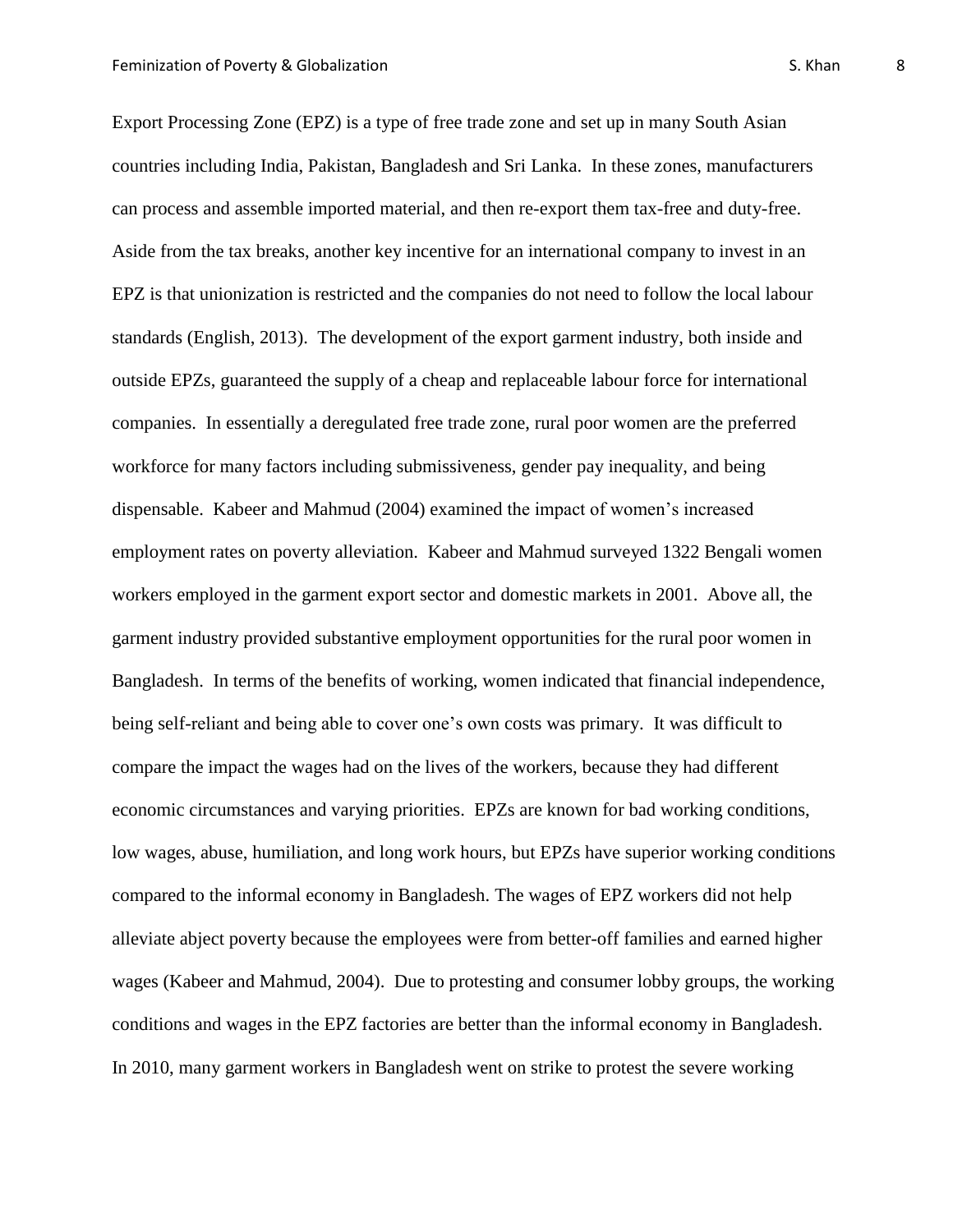conditions and the lowest minimum wage in the world. After dozens of factories were shut down for a few months, the minimum wage was raised from approximately USD \$24 to USD \$43 (English, 2013). An increase in the minimum wage is an undeniable achievement for women in Bangladesh, yet this advancement did not cause a universal change for all garment workers worldwide. Although South Asian women have access to jobs, and in this case bargaining power, this success does not guarantee empowerment; there is no certainty for the workers' futures because international companies can shut down without any notice and move to a country that offers a lower wage.

Although the industry is unstable and there is no job security for the future, the mere occurrence of women working and contributing to the household contributes to a change the South Asian culture. In simplifying this scenario, it can be seen that men are no longer the sole providers of the household since the labour force has expanded; yet this trend does not tell the complete picture of what else may be occurring in the labour market. Vera-Sanso (2012) effectively explains that women's work is undervalued and unappreciated in urban South India, especially if it is unpaid. The discovery of a 20-year study concluded that men are expected to financially support the household, but women frequently take up paid work when their husband's income is insufficient. Many Indian women entered the workforce, including older women, to support themselves and their families due to a decrease in wages and an increase in the cost of living. Men's economic contribution in South Asia is overestimated throughout the life course (Vera-Sanso, 2012). When men reach their late forties, they face age discrimination and can no longer find regular employment. Over 80% of female workers agreed that there were no real disadvantages of working, other than the neglect of housework (Kabeer and Mahmud, 2004). Working South Asian women are still expected to manage the domestic areas of the household,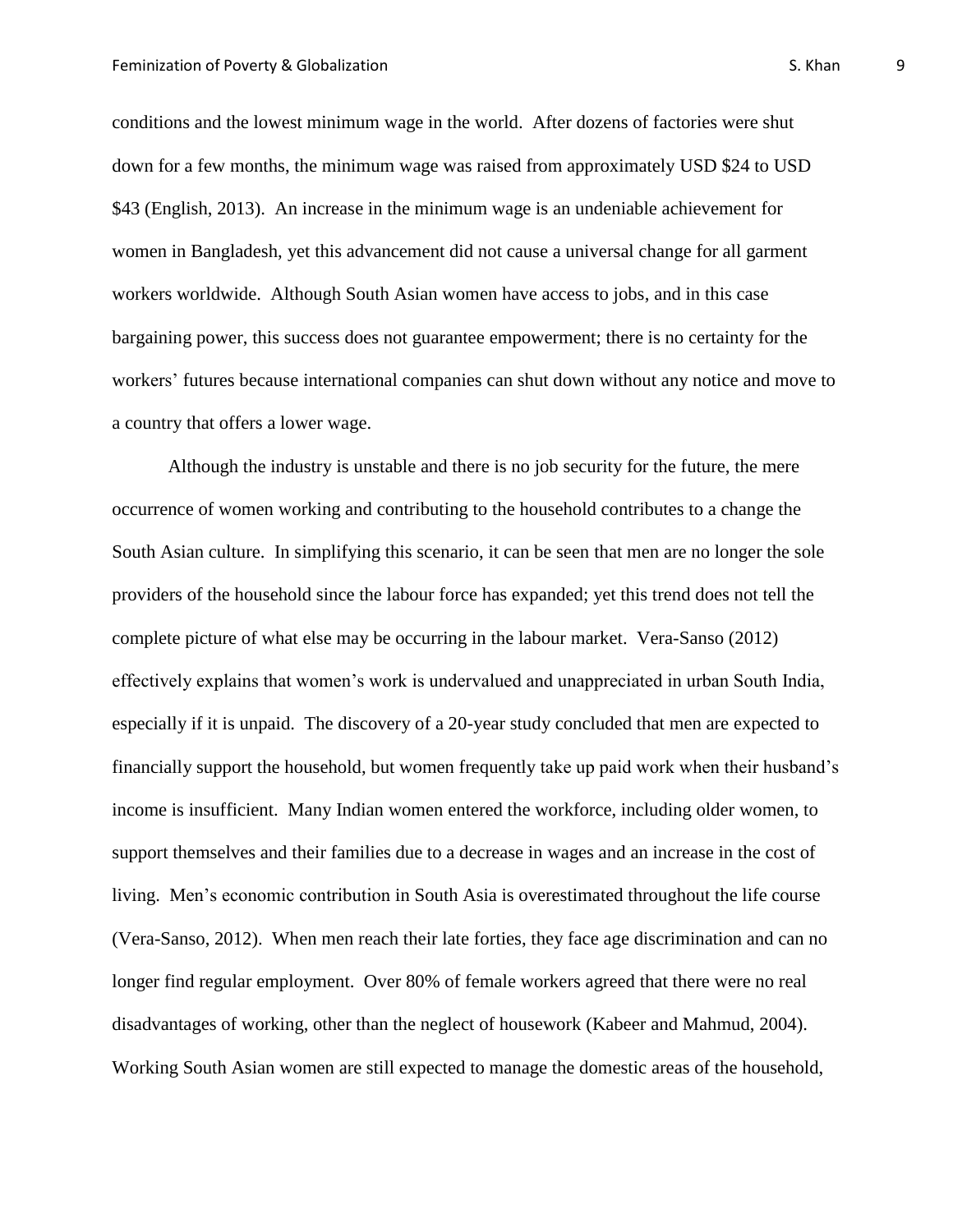without any support from the males in the household. Non-paid support is received from female relatives in the shape of unpaid labour, which creates another burden on another female. Older women have taken over the domestic responsibilities for their daughters or daughter in laws so that they can work, and they older women may only receive food as remuneration (Vera-Sanso, 2012). Unfortunately, the shift in culture and the expectation for women to work did not seem to alleviate poverty for women or break down the patriarchy culture in South Asia.

## Conclusion

Globalization and initiatives to empower women failed to alleviate extreme poverty in South Asia due to inherent cultural inequalities. South Asia's entrance into the global market contributed to the feminization of poverty by intensifying cultural inequalities in South Asia including women's limited decision-making power or value in both society and the household. It seems impossible to empower women in South Asia without challenging the inequalities within society. Granting that globalization has improved women's access to jobs and loans, the quality of jobs and the implications of the loans in a patriarchal culture are detrimental to their poverty alleviation. Even though more women are entering the workforce, the quality of jobs is poor, the working hours are long, the wages are low and there is no job security. The absolute poor are unable to access to high-paying jobs; EPZ workers had the highest incomes, highest level of education, some benefits, formal work procedures, and were not extremely poor. Due to NGO support, EPZs also have some advantages that others in the garment industry did not have including advanced machinery, direct contact with international buyers and established internal/local networks in the textile industry (Kabeer and Mahmud, 2004). In some cases, South Asian women were the sole financial providers of the household, but conversely did not receive recognition, respect or decision-making power in the household. It was apparent that women in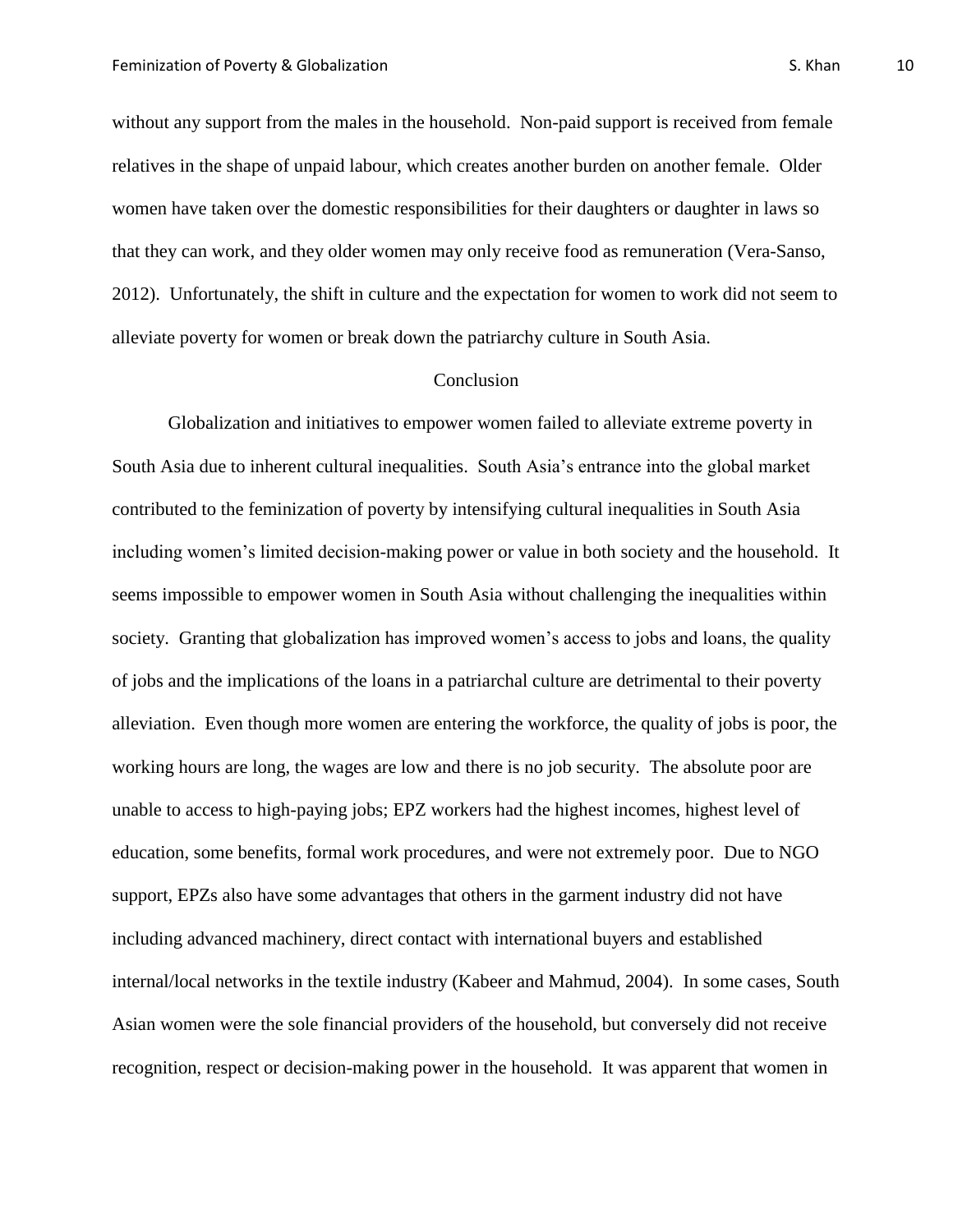South Asia had micro-financing opportunities because it was financially sound to lend to them; due to their forced submissiveness at home, powerlessness in society and limited mobility, women are more likely than men to repay, even at the risk of further impoverishment. Some argue that although women hand over micro-financing funds to the males of the households, they still benefit indirectly due to the increased income. Regardless, in the absence of female social assistance programs in South Asia, micro-financing for women is better than not having any type of assistance at all. Knowing that this program is worsening the condition of women, some propose that micro-financing should remain but be regulated to safeguard women's

empowerment (Khan, 2016). Globalization facilitated the emergence of initiatives geared to empower women in South Asia; instead of empowering women access to jobs and loans actually contributed to the feminization of poverty.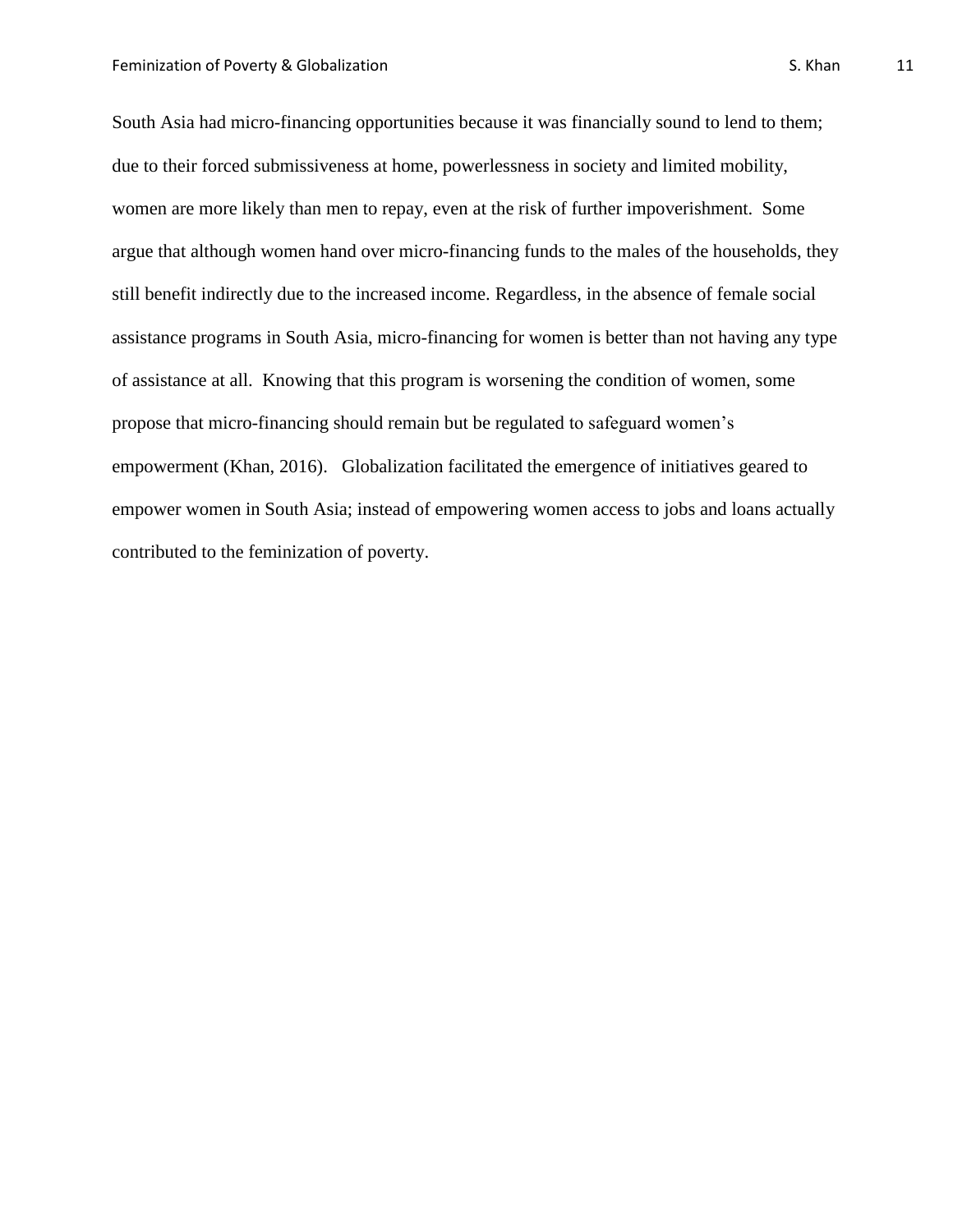# Bibliography

- Ahmadu, M. (2004) Labour and Employment Conditions in Export Processing Zones A Socio-Legal Analysis on South Asia and South Pacific. *East-West Review of Labour Law and Social Policy*, 9(2), 209-232.
- Balasubramanian, S. ( 2012). Why Micro-Credit May Leave Women Worse Off: Noncooperative Bargaining and the Marriage Game in South Asia. *The Journal of Development Studies*, 2013. 49(5), 609-623.
- Chant, S. (2006) Re-thinking the "Feminization of Poverty" in Relation to Aggregate Gender Indices. *Journal of Human Development*. 7(2), 201-220.
- Chant, S. (2016) Women, Girls and World Poverty: Empowerment, Equality or Essentialism? *International Development Planning Review.* 38(1), 1-24.
- English, B. (2013) Global Women's Work: Historical Perspectives on the Textile and Garment Industry. *Journal of International Affairs.* 67(1), 67-82.
- Fukuda-Parr, S. (1999) What Does Feminization of Poverty Mean? It Isn't Just Lack of Income. *Feminist Economics*. 5(2), 99-103.
- Hale, A. And Wills, J. (2007). Women Working Worldwide: Transnational Networks, Corporate Social Responsibility and Action Research. *Global Networks.* 7(4), 453-476.
- Hassan, S.H. and Ahmad, K. (2014). Globalization: Feminization of Poverty and need for Gender Responsive Social Protection in Pakistan. *Pakistan Vision.* 15.2. 58-80
- Ishfaq, S. et al. (2015) The role of Microfinance in Poverty Reduction: Evidence from South Asia**.** *International Journal of Management, Accounting and Economics.* 2(10), 1191- 1199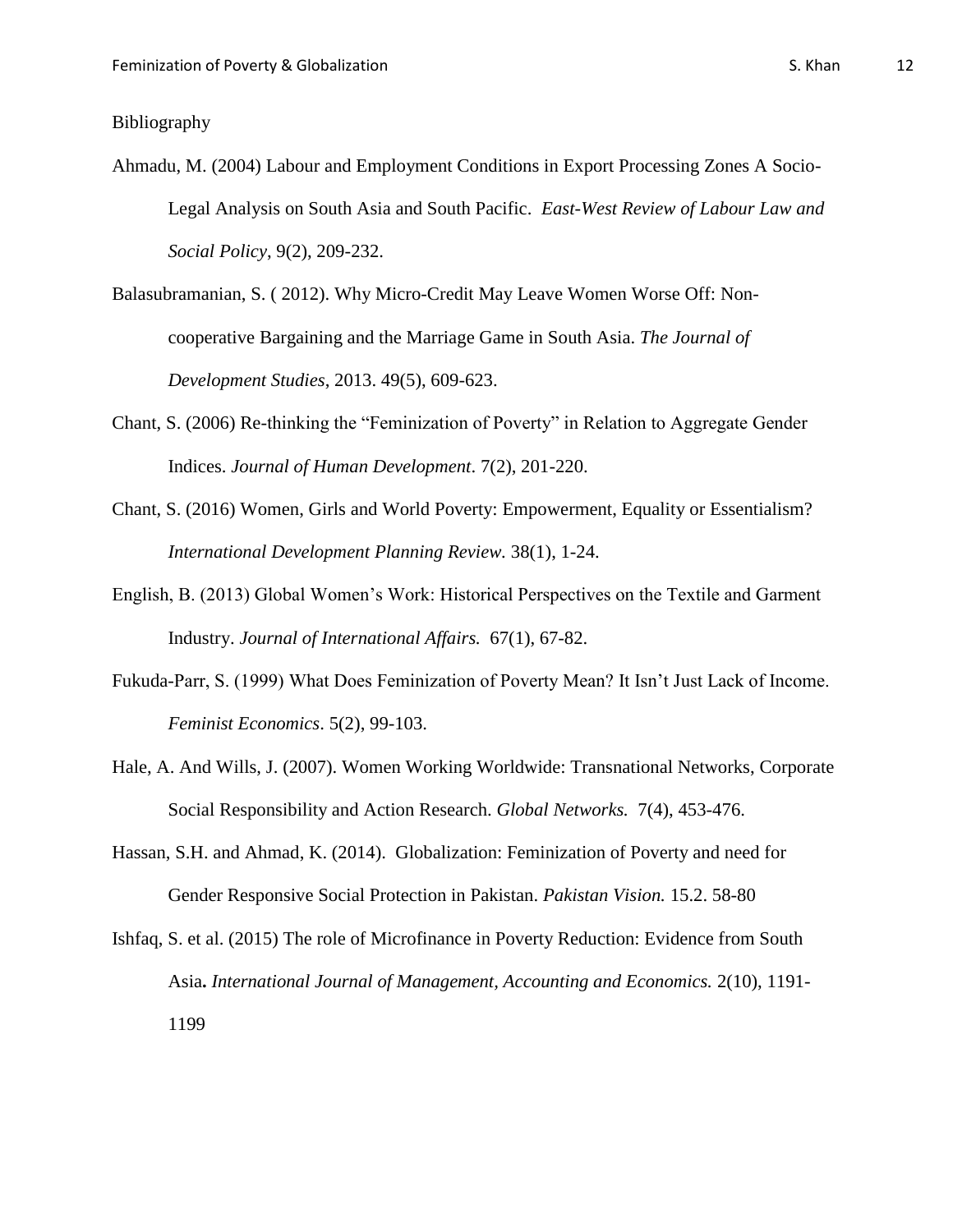- Kabeer, N. and Mahmud. S. (2004). Globalization, Gender and Poverty: Bangladeshi Women Workers in Export and Local Markets. *Journal of International Development.* 16(1), 93- 109 .
- Khan, S. R. (2016) Microcredit in South Asia: Privileging Women's Perceptions and Voices. *Progress in Development Studies*. 16(1), 65-80.
- Morazes, J. and Pintak, I. (2007). Theories of Global Poverty: Comparing Developed World and Developing World Frameworks. *Journal of Human Behavior in the Social Environment.*  16(1-2), 105-121.
- Ravindran, T. K. S. (2014) Poverty, Food Security and Universal Access to Sexual and Reproductive Health Services: a Call for Cross-Movement Advocacy Against Neoliberal Globalization. *Reproductive Health Matters.* 22(43), 14-17.
- Shah, N. A., Nadeemullah, M., Zia, M. F. (2013) Women, Work and Poverty: Gender-Based Factors Strengthening Feminization of Poverty in Pakistan. *Pakistan Journal of Women's Studies* 20(1), 87-98.
- Sharma, M. (2015). Progress and Impact of Globalization in Nepalese Women. *Dhaulagiri: Journal of Sociology & Anthropology.* 9, 128-146.
- Vera-Sanso, P. (2012). Gender, Poverty and Old-Age Livelihoods in Urban South India in an Era of Globalization. *Oxford Development Studies.* 40(3), 324-340.

BRAC (2016). 2015 Annual Report Bangladesh

[<https://docs.google.com/viewerng/viewer?url=http://www.brac.net/images/reports/BRA](https://docs.google.com/viewerng/viewer?url=http://www.brac.net/images/reports/BRAC-Bangladesh-Report-2015.pdf&a=gt)

[C-Bangladesh-Report-2015.pdf&a=gt](https://docs.google.com/viewerng/viewer?url=http://www.brac.net/images/reports/BRAC-Bangladesh-Report-2015.pdf&a=gt) >

BRAC (2016). What We Do < [http://www.brac.net/#what\\_we\\_do](http://www.brac.net/#what_we_do) >